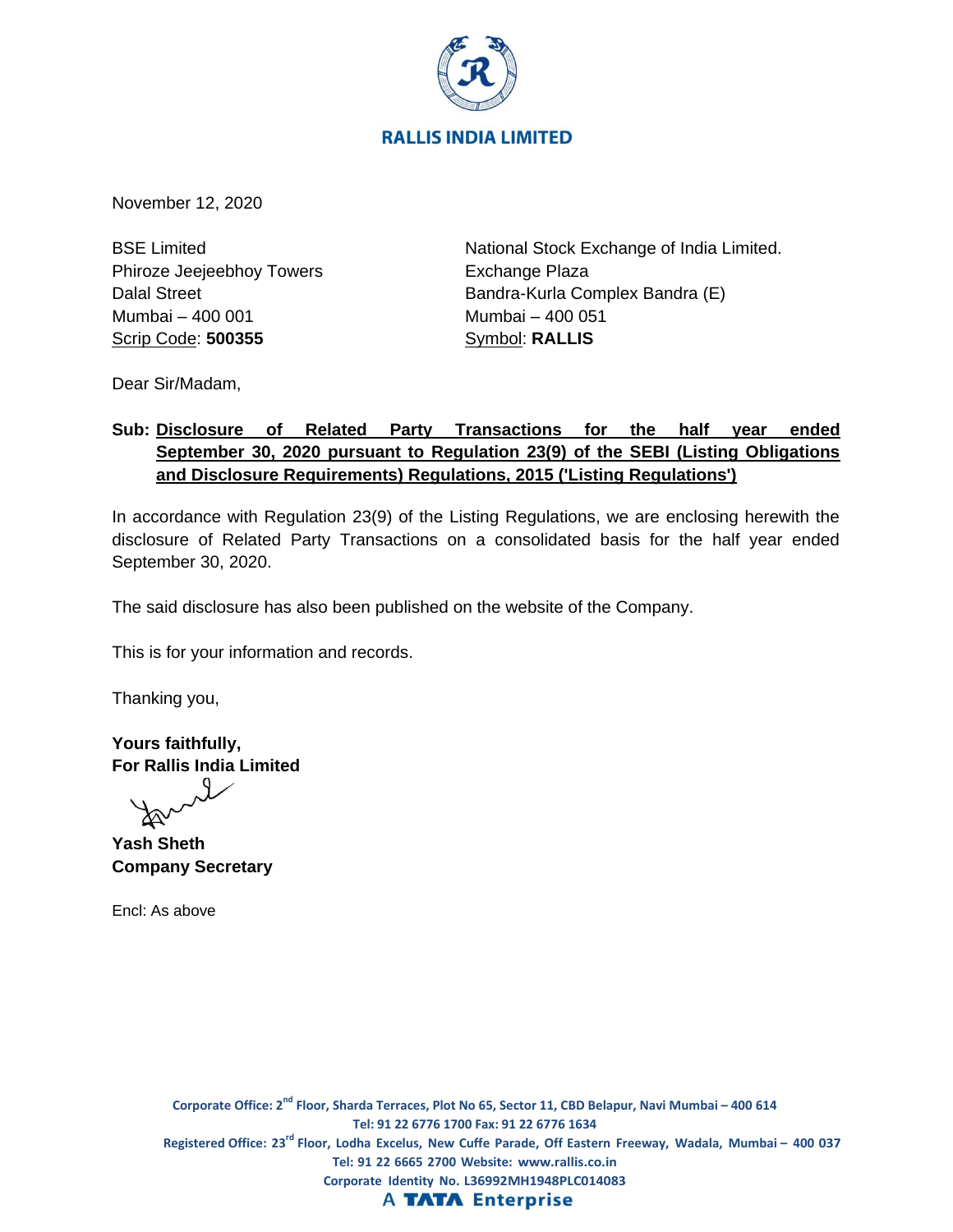## **Consolidated disclosure of related party transactions and balances for the half year ended 30 September, 2020**

Rallis India Limited's principal related parties consist of its holding Company Tata Chemicals Limited and its subsidiaries, its own subsidiaries, affiliates and key managerial personnel. The Group's material related party transactions and outstanding balances are with related parties with whom the Group routinely enter into transactions in the ordinary course of business.

## **1. Other Related Parties**

Rallis India Limited Provident Fund

- Rallis India Limited Management Staff Gratuity Fund
- Rallis India Limited Senior Assistants Super Annuation Scheme
- Rallis Executive Staff Super Annuation Fund
- Rallis India Limited Non-Management Staff Gratuity Fund

## **2. Key Management Personnel**

Mr. Sanjiv Lal, Managing Director and CEO

### **3. Promoter Group**

Tata Sons Private Limited

# **4. Other Related Parties-List of subsidiaries of Tata Sons Private Limited**

Infiniti Retail Ltd. Tata AIG General Insurance Co. Ltd. Tata Consultancy Services Ltd. Tata Teleservices Ltd. Tata Strategic Management Group (Division of Tata Industries Limited) Ewart Investments Ltd

# **List of subsidiaries of Tata Chemicals Limited**

Tata Chemicals International Pte Ltd

# **5. Trading transactions**

During the year, Company entered into following trading transactions with related parties:

|                                        |                    | (in ₹ lakhs)              |
|----------------------------------------|--------------------|---------------------------|
| <b>Particulars</b>                     | Sales of goods     | <b>Purchases of goods</b> |
|                                        | Half year ended    | Half year ended           |
|                                        | 30 September, 2020 | 30 September, 2020        |
|                                        |                    |                           |
| <b>Holding Company</b>                 |                    |                           |
| Tata Chemicals Ltd.                    |                    | 555.04                    |
| <b>Subsidiaries of Holding Company</b> |                    |                           |
| Tata Chemicals International Pte Ltd   | 9,128.46           |                           |
| Subsidiaries of Tata Sons Private Ltd. |                    |                           |
| Infiniti Retail Ltd.                   | ٠                  | 5.01                      |

### **6. Service transactions**

| v. oci vice u ansaetivno                                              |                          |                          |
|-----------------------------------------------------------------------|--------------------------|--------------------------|
|                                                                       |                          | $(in \; \t{5}$ lakhs)    |
| <b>Particulars</b>                                                    | <b>Services rendered</b> | <b>Services received</b> |
|                                                                       | Half year ended          | Half year ended          |
|                                                                       | 30 September, 2020       | 30 September, 2020       |
|                                                                       |                          |                          |
| <b>Holding Company</b>                                                |                          |                          |
| Tata Chemicals Ltd.                                                   | -                        | 160.53                   |
| <b>Investor of Parent Company</b>                                     |                          |                          |
| Tata Sons Private Ltd.                                                | -                        | 214.42                   |
| Subsidiaries of Tata Sons Private Ltd.                                |                          |                          |
| Tata AIG General Insurance Co. Ltd.                                   | -                        | 0.11                     |
| Tata Consultancy Services Ltd.                                        |                          | 183.93                   |
| Tata Teleservices Limited                                             | -                        | 3.93                     |
| Tata Strategic Management Group (Division of Tata Industries Limited) | -                        | 35.00                    |

Services were received at market price and any discount to reflect the relationship between the parties.